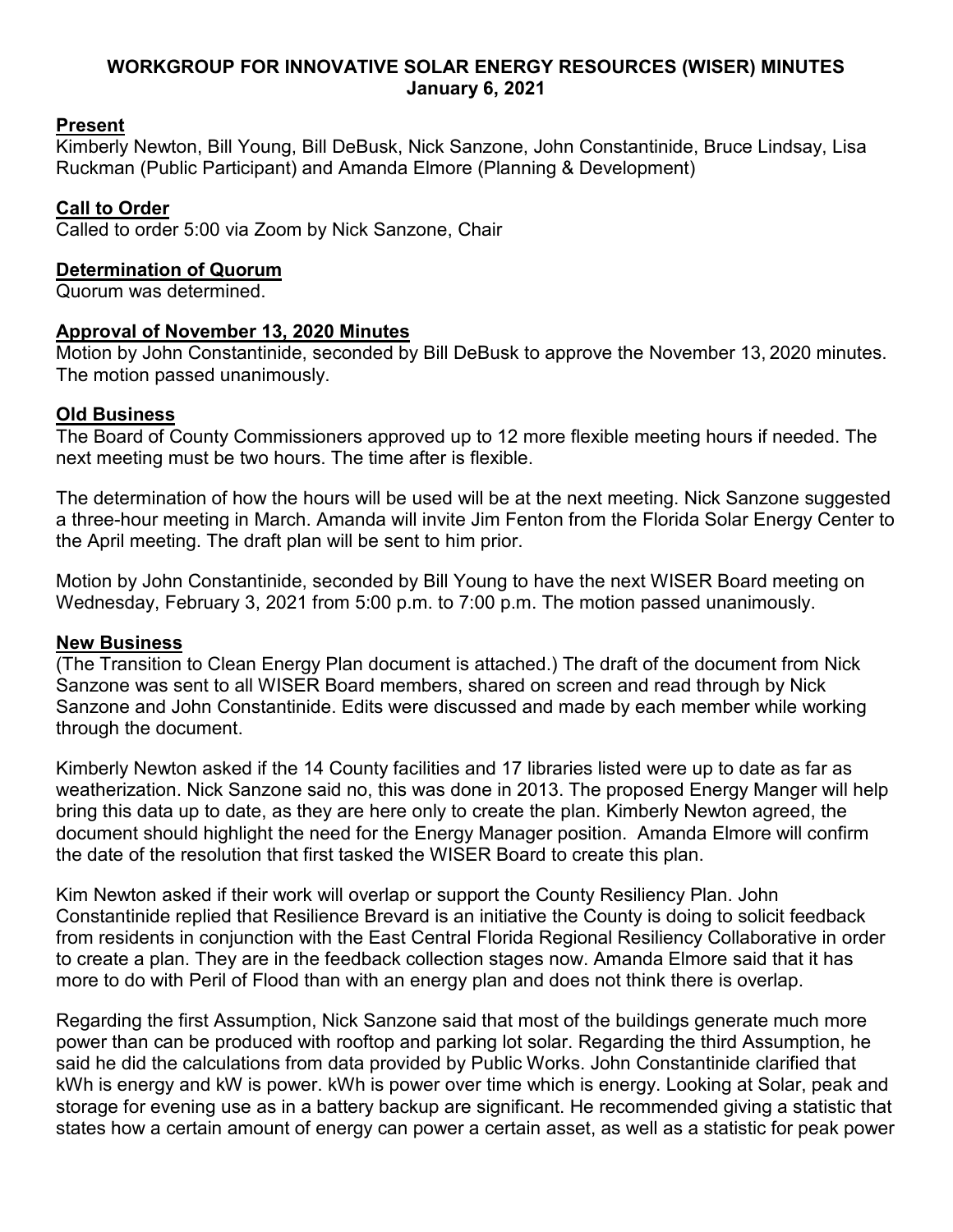WISER Minutes January 6, 2021 Page 2

related to powering a certain number of homes. Bruce Lindsey shared that a single-family home will be sized for a backup generator at 22kW.

Bill DeBusk, Bill Young and Lisa Ruckman joined the meeting.

Kimberly Newton asked if the locations listed were chosen because they were looked at in the past, suggesting that most of the locations did not look like good candidates for adding solar. They are not multipurpose and could not hold energy storage, where it would be used for more than just reducing energy cost. Nick Sanzone said that the facilities would be ranked, which has not been done yet.

Bruce Lindsey suggested consolidating the various charts into one to help with prioritization. He would like to see a kWh per square foot number. Amanda Elmore said Mark from Public Works could look through a consolidated chart to help point out old data. Nick Sanzone said that data more current than 2013 usage data would be needed.

Bill DeBusk said that the energy costs in Assumption three are off. John Constantinide said they can get estimated figures from FPL. It is hard to find an exact rate structure per square foot. Facilities rather than traffic or other infrastructures are being looked at. Kim Newton asked if they should discuss which buildings and facilities they would like to propose before investing in getting the numbers as she does not see libraries as a priority. Nick Sanzone said the reason he put the libraries in is because they had the list from 2013 and they fit well with the goal two regarding public access. John Constantinide said he sees resiliency opportunities with libraries and asked why libraries might be a low priority for the Commission. Kimberly Newton replied that its not the greatest return on investment. She said that the initial solar additions to a building should include a solar storage, resiliency type hub, a building that is solar and has renewable storage where people can get ice and charge their cell phones during a disaster. John Constantinide said he is seeing resiliency plans positioning schools and libraries as shelters nationwide. He said we need to strategically identify solar and battery backup opportunities for disaster purposes. Kimberly Newton said they should present buildings that have a multipurpose use and not just reduce an energy bill. John Constantinide cautions the idea of a Resiliency Hub in Brevard County because the County is long and skinny. If beachside evacuates inland, a distributive approach would be best; to centers in Titusville, Viera, Melbourne and Palm Bay for example. The resiliency folks need to identify those locations. He said they can provide the insight as to how to empower them more. Government centers should be high on the list because that is where critical services will be.

Regarding the Statement of Purpose, Kim Newton asked if equity included social fairness. Nick said no because they may not be the ones to have that conversation. Equity touches on things that aren't directly energy related. Kim Newton agreed with the current language under Social fairness. John Constantinide suggested replacing Social fairness with accessibility. Amanda Elmore said accessibility was one of the goals identified by the Board for this group.

Nick Sanzone suggested they recommend that the WISER Board become permanent in order to advise the Energy Manager. Kim Newton thinks it's a necessity as the Energy Manager would need an advisory committee in order to implement the plan. Bill DeBusk agreed. Nick Sanzone suggested Office of Financial Optimization as the Department name. Kimberly Newton suggested that they not use the word sustainability in the department name. Amanda Elmore will obtain an organization chart from Public Works. Facilities falls under the Public Works Department. The Director Mark is in the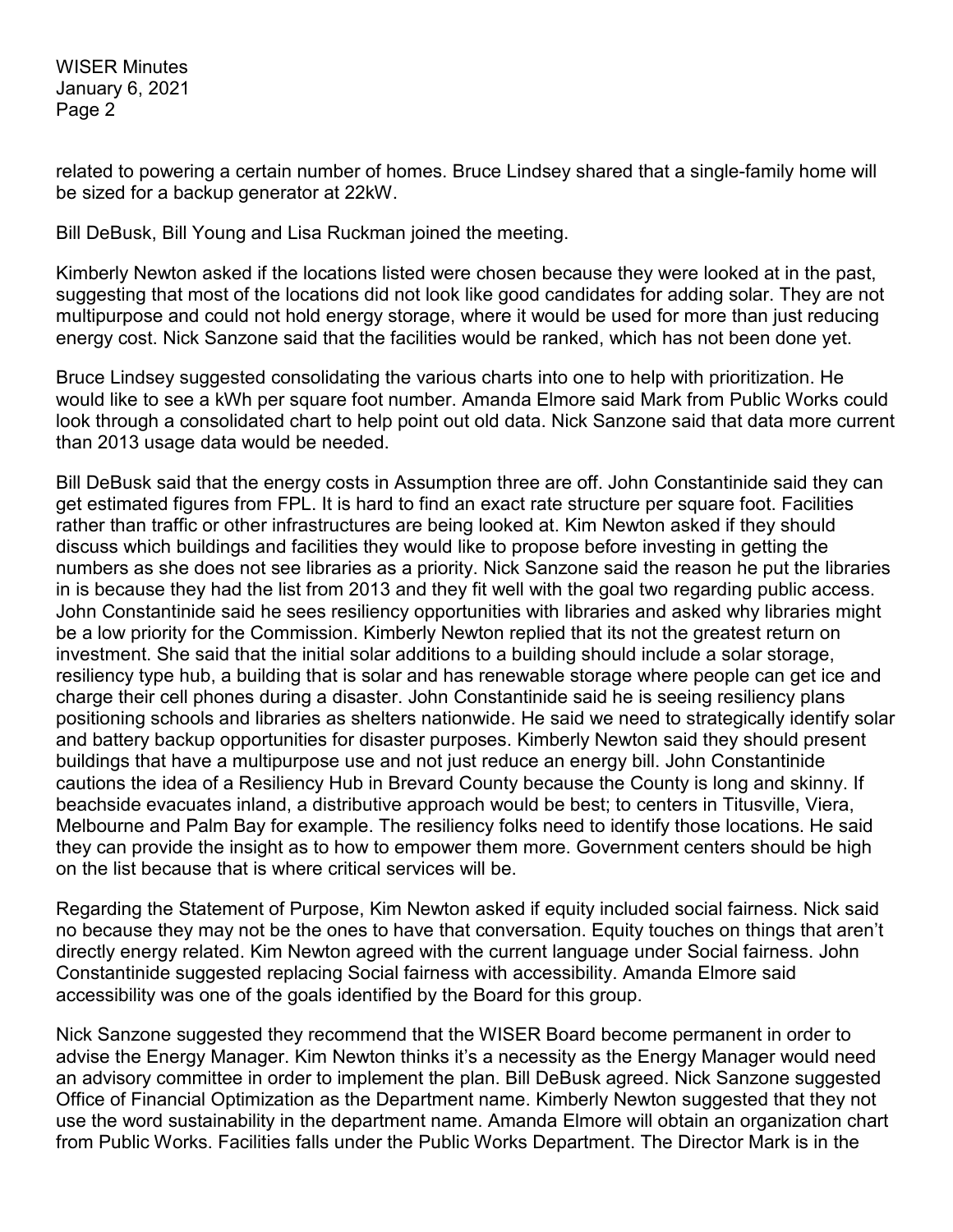WISER Minutes January 6, 2021 Page 3

process of refining it. She suggested putting a pin in this discussion and cautions against using the word department but rather an office.

Regarding the Executive Summary, Kim Newton wished to include Wind because it is emerging clean technology. It is included in Orlando's plan. John Constantidide cautions putting the County in a position to become a utility provider because the County may have agreements with FPL. He advised that they suggest wind and landfill gas be incentivized by the County. Bruce Lindsay said landfill gas is now being characterized as renewable natural gas. John Constantinide said landfill gas is controversial because there is only one landfill. Landfill gas traps the emissions from a landfill and harnesses it toward producing energy. He would call it an energy opportunity. Bruce Lindsay said landfill gas is methane, 22,000 times worse than C02. Trapped methane, not admitted into the atmosphere it is a clean technology. Bill Young said it has other pollutants. Some places have a scrubber that cleans the gas before they burn it.

Bruce Lindsay said that the challenge with wind is that it needs a windy place; which is not what we have here. Bill Young said there are studies that say, in Florida, unless you are a within a couple hundred feet of the ocean, it's pretty poor. Nick Sanzone said the environmental impact of wind on migratory birds was a concern, which is why it's not included. Bill Young said there are noise makers and owls put on them now to keep the birds away. Bill DeBusk said they make one of the propellers black and the other two white for visibility.

Regarding Goal three, John Constantinide said this is a continual process because there is going to be federal and state policies that the County may want to take advantage of, especially related to funded policies. They should look at how the County wants to invest, and that will shape policies. The County may be interested in policies besides positioning renewable energy. Its identifying and investing appropriately; not just in the County's interest but the Community's This may subsidize or eliminate services the County needs to provide because the Community is already doing it.

Lisa Ruckman asked about policies that were in place right now that were possible barriers. Amanda Elmore said she could not think of a policy that is a barrier, but will do a search. Costs may be a barrier to some citizens. The solar installation permit fee had been removed three years ago though citizens may not realize it. Bill DeBusk said not having an energy efficient home due to building code is a barrier as well as a home not built with an infrastructure in place to accept solar. Kimberly Newton asked if there are policies in place now that don't require lead building or standards that could be increased. Amanda Elmore said when approving structures, they have to follow the Florida Building Code, so there is not an opportunity to change it. John Constantinide said that the Florida Building Code is free to the public and contains a sub code called the Florida Energy Conservation Code. It addresses existing and new construction methods and requirements for energy conservation such as weatherization, insulation of duct and plumbing and equipment energy consumption requirements. It does not give much detail about renewable energy. The Florida Solar Energy approves Solar energy products and vendors. Regulation limits the products available to people. The County does not have anything on record. Instead of regulation they provide opportunities including incentives.

Nick Sanzone left the meeting. Bruce Lindsay will step in as his proxy for District four. John Constantide picked up reading with Goal one.

Bill DeBusk asked if thoughts on prioritization were with resiliency. He doesn't think as many things with be made resilient; batteries for example are very expensive. Most of this is about saving money